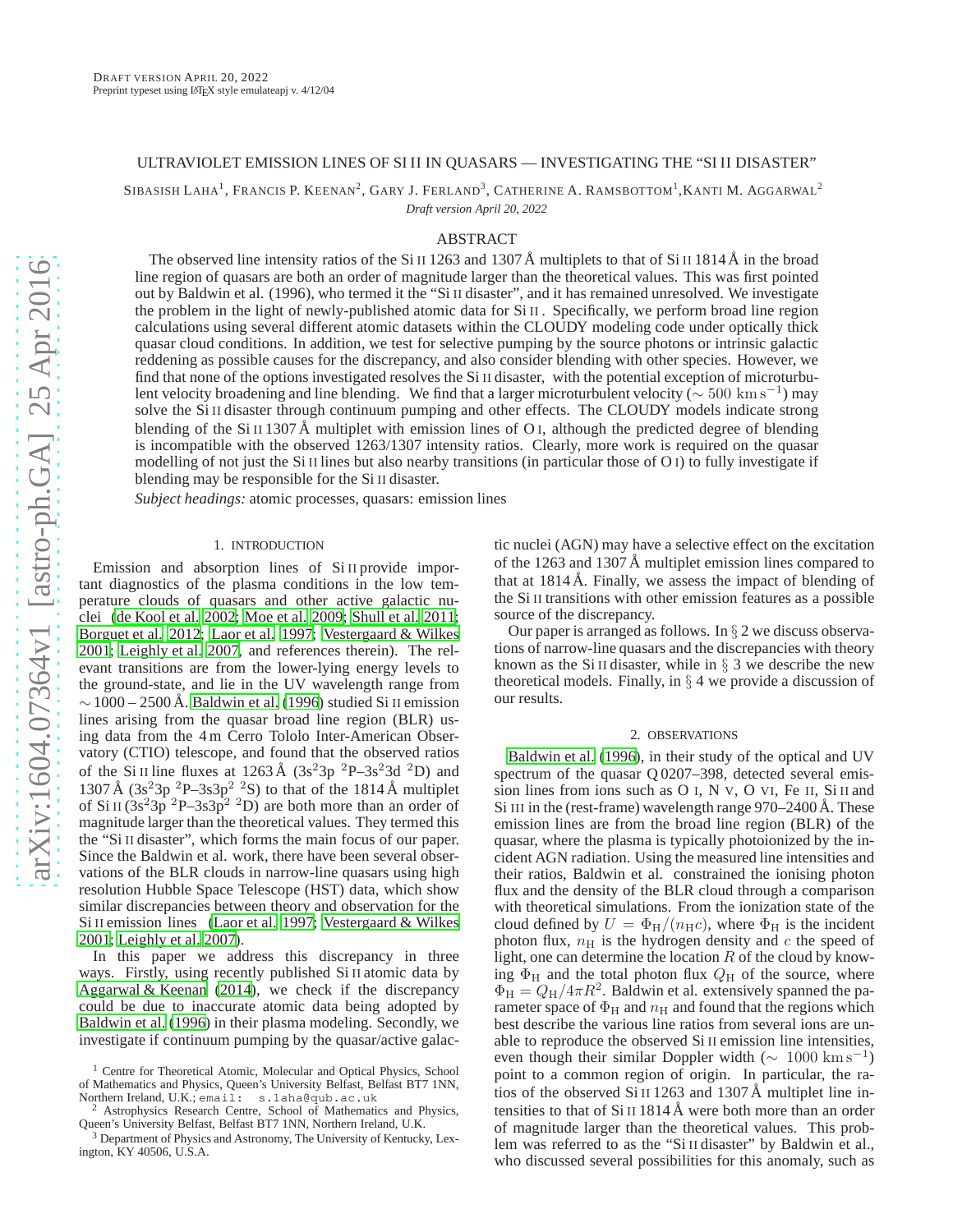the effects of dielectronic recombination, charge transfer, collisional excitation and selective excitation, but could not resolve the issue. In Table 1 we list the Si II line intensity ratios measured by Baldwin et al. for QSO 0207–398, and below discuss a few more instances of quasars which exhibited such Si II emission line discrepancies.

The narrow-line quasar I Zw 1 had been studied several times over the last 20 years in the optical and UV wavelength bands [\(Laor et al. 1997;](#page-3-4) [Vestergaard & Wilkes 2001;](#page-3-5) Véron-Cetty et al. 2004). It has been paid such attention because its narrow line profiles show minimal blending, thus allowing emission lines to be individually identified and measured. [Laor et al. \(1997](#page-3-4)) observed this source using the Faint Object Spectrograph (FOS) on board HST, and detected the Si II emission line multiplets at  $1263$ ,  $1307$  and  $1814$  Å. However, the authors pointed out a possible blend of O I with the Si II multiplet at  $1307 \text{ Å}$ . Table 1 lists the Si II emission line ratios measured by [Laor et al. \(1997\)](#page-3-4).

[Vestergaard & Wilkes \(2001\)](#page-3-5) similarly studied I Zw 1 with FOS/HST, with the aim of providing an empirical UV template for Fe emission in quasars. Their Si II line intensity ratios are also reported in Table 1.

Optical and UV spectra of the quasar PHL 1811 were obtained by [Leighly et al.](#page-3-6) [\(2007\)](#page-3-6) using the Space Telescope Imaging Spectrograph (STIS) on board HST, plus the 2.1 m telescope at the Kitt Peak National Observatory. This is a narrow line quasar whose UV spectrum is dominated by Fe II and Fe III lines, and unusual low ionization species such as Na I and Ca II. The higher ionization stage emission lines are very weak, which Leighly et al. attribute to an unusually soft spectral energy distribution. They detected the Si II emission lines in the UV spectrum, and their intensity ratios are summarised in Table 1.

In all the above cases we find that the observed fluxes for the Si II multiplets at 1263 and 1307 Å are  $5 - 10$  times larger than that of  $Si$  II 1814 Å. By contrast, the simulations predict larger fluxes for the multiplet at  $1814 \text{ Å}$ , as discussed in § 3.

### 3. CLOUDY MODELS

We have used the photoionization code CLOUDY [\(Ferland et al. 1998,](#page-3-10) [2013](#page-3-11)) for our modeling work, which was also adopted by [Baldwin et al.](#page-3-7) [\(1996\)](#page-3-7). The CLOUDY models generated by Baldwin et al. employed Si II transition probabilities (TP) from the compilation of [Morton et al. \(1988\)](#page-3-12), and the results of [Dufton & Kingston \(1991](#page-3-13)) for electron impact excitation effective collision strengths (ECS). Over the last 20 years, the available data for these atomic processes have been improved, and the most recent release of CLOUDY (Ferland et al. 2013) employs Si II TP and ECS values from [Nahar \(1998\)](#page-3-14) and [Tayal \(2008\)](#page-3-15), respectively. However, very recently [Aggarwal & Keenan \(2014\)](#page-3-8) have produced new calculations of TP and ECS for Si II , considering all 1540 transitions among the lowest 56 energy levels. These are estimated to be accurate to  $\pm 20\%$  for most transitions, and in some instances are very different from previous work. For example, for the 3s<sup>2</sup>3p<sup>2</sup>P<sub>1/2</sub>-3s3p<sup>2</sup><sup>2</sup>D<sub>3/2</sub> (1808.01 Å) transition at an electron temperature of T $_e$  = 10,000 K, the Tayal (2008) value of  $ECS = 2.74$ , about 40% larger than that of Aggarwal & Keenan (ECS = 1.91). Similarly, the Nahar (1998) TP for 3s<sup>2</sup>3p <sup>2</sup>P<sub>3/2</sub>-3s<sup>2</sup>3d <sup>2</sup>D<sub>5/2</sub> (1264.73 Å) is 3.04×10<sup>9</sup> s<sup>-1</sup>, over 30% larger than the Aggarwal & Keenan calculation of  $2.31 \times 10^{9}$  s<sup>-1</sup>. For some transitions, the differences in TP are even larger, such as  $3s^23p^2P_{1/2}$ –3s3p<sup>2</sup> $2D_{3/2}$ , where the

Nahar calculated value is more than a factor of 10 greater than that of Aggarwal & Keenan  $(2.54 \times 10^6 \text{ s}^{-1})$  compared to  $1.0\times10^5$  s<sup>-1</sup>). See Table 1 of [Laha et al. \(2016](#page-3-16)) for a comparison of the TP and ECS values between the various atomic datasets of Si II .

In view of the above, we investigate if the "Si II disaster" anomaly may be due to the adoption of inaccurate atomic data. Specifically, we have created three CLOUDY models with differing atomic datasets. The first (termed CLOUDY1) employs the same Si II TP and ECS as [Baldwin et al. \(1996](#page-3-7)), i.e. those from [Morton et al. \(1988\)](#page-3-12) and [Dufton & Kingston](#page-3-13) [\(1991\)](#page-3-13), while the second (CLOUDY2) is the [Ferland et al.](#page-3-11) [\(2013\)](#page-3-11) CLOUDY model with the atomic data of [Nahar](#page-3-14) [\(1998\)](#page-3-14) and [Tayal \(2008\)](#page-3-15). In the third (CLOUDY3) we adopt the TP and ECS of Aggarwal & Keenan (2014). All three models consist of the energetically-lowest 148 fine-structure levels of  $Si II$ , with energies from the NIST database.<sup>4</sup> However, the calculations of Aggarwal & Keenan only consider the lowest 56 fine-structure levels. Hence CLOUDY3 is a merger of the datasets of Aggarwal & Keenan and CLOUDY2, where we use the results of the former for the first 56 levels and data from the latter for the remainder. The TP values from Aggarwal & Keenan were wavelength-corrected to the NIST observed wavelengths.

For each CLOUDY model we have calculated the Si II emission line strengths in a BLR cloud. [Baldwin et al.](#page-3-7) [\(1996\)](#page-3-7) generated grids of CLOUDY models covering a large range of hydrogen density ( $10^7 \le n_H \le 10^{14}$  cm<sup>-3</sup>) and ionizing photon flux  $(10^{17} \le \Phi_H \le 10^{24}$  photons cm<sup>-2</sup> s<sup>-1</sup>). They used contour plots of these parameters to determine values which could produce the observed spectrum, and for component A in Q0207–398 found that the Si II lines are emitted in a BLR cloud with  $n_{\rm H}$  = 10<sup>12.7</sup> cm<sup>-3</sup> and  $\Phi_{\rm H}$  =  $10^{20.7}$  photons cm<sup>-2</sup> s<sup>-1</sup>. These parameters are hence used as representative values to model the BLR clouds in our CLOUDY simulations, and in Table 1 list the resultant theoretical Si II line intensity ratios. We note that the "stopping" criterion for the CLOUDY calculations is when the total hydrogen column density (N<sub>H</sub>) of the cloud reaches  $10^{23}$  cm<sup>-2</sup>, which yields the optically thick case. The equivalent width of the Si II 1814Å multiplet ( $W_{\lambda} \sim 1.81$ Å) observed in the quasar Q0207-398 by [Baldwin et al. \(1996\)](#page-3-7) compares well with that calculated using CLOUDY ( $W_\lambda \sim 2.11$ Å), using the BLR parameters mentioned above, and a unit cloud covering fraction. We note that we have assumed a Solar metallicity in the above calculations, but consider non-Solar values in Section 4.

#### 4. RESULTS AND DISCUSSION

As noted in  $\S$  3, the recent TP for the Si II 1814 Å (3s<sup>2</sup>3p)  ${}^{2}P-3s3p^{2}$   ${}^{2}D$ ) multiplet lines calculated by Aggarwal & Keenan (2014) are more than a factor of 10 smaller than the earlier values of Nahar (1998). This would hence appear to potentially provide an explanation for the Si II disaster, as reducing the TP for the Si II 1814  $\AA$  multiplet might be expected to similarly reduce the theoretical line intensity, hence increasing the predicted values of the 1263/1814 and 1307/1814 ratios, hopefully to match the observations and hence solve the Si II disaster problem. However, from Table 1 we see that the observed values of the 1263/1814 and 1307/1814 ratios range from 2.1–6.6 and 2.8–5.7, respectively, while the CLOUDY3 calculations (which use the Aggarwal & Keenan

<sup>4</sup> http://www.nist.gov/pml/data/asd.cfm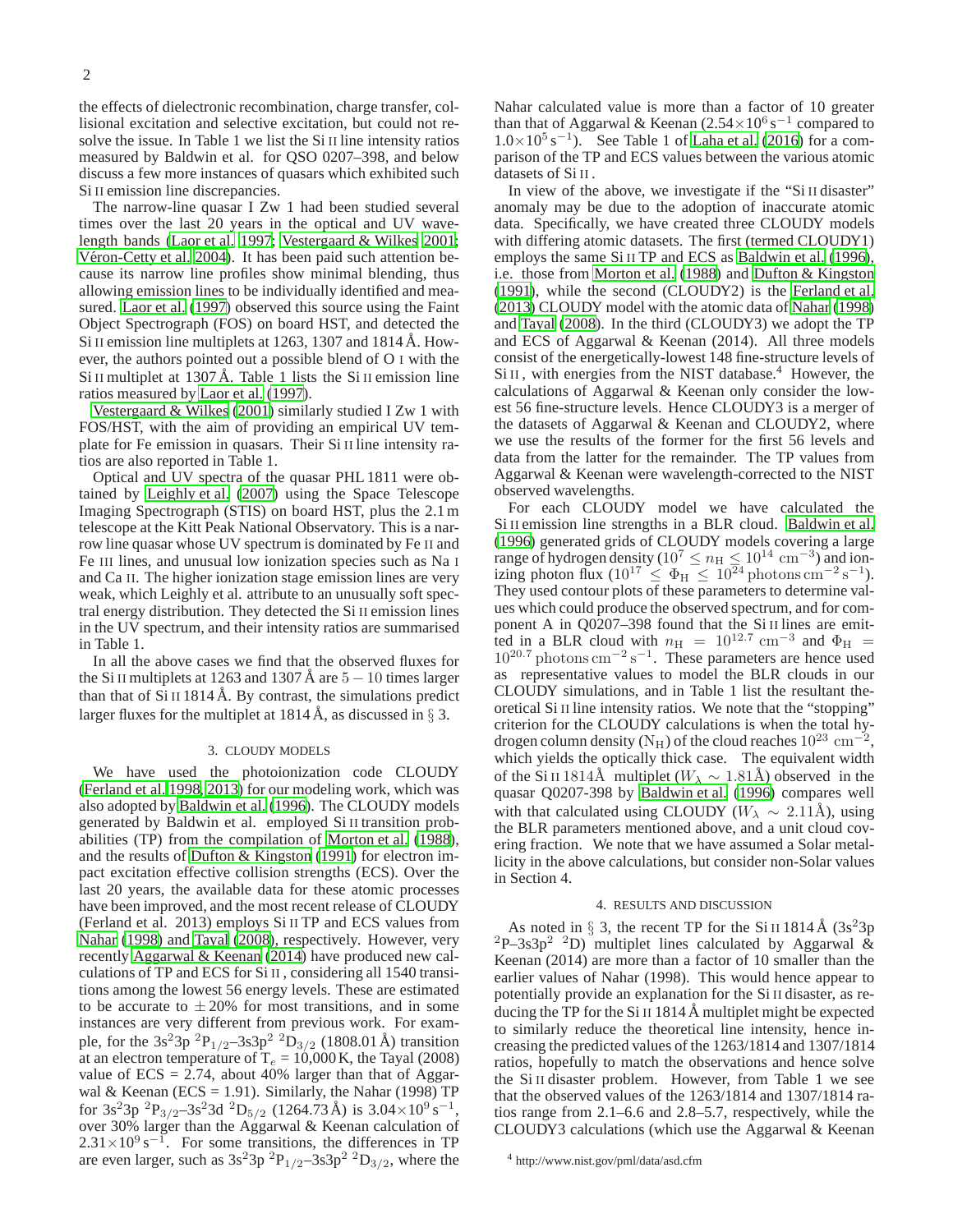TP data) are 0.63 and 0.40, respectively. These theoretical values are significantly larger than those from CLOUDY1 and CLOUDY2, but still not by a sufficient amount to resolve the Si II emitted spectrum discrepancy. Hence we conclude that the latest atomic data do not solve the Si II disaster.

[Ferland et al.](#page-3-17) [\(1996\)](#page-3-17) found that the BLR clouds may have super-solar metallicities ( $\sim$  5 Z<sub>⊙</sub>), which can change the ionic column densities and hence the optical depths of different emission lines, in turn affecting the line ratios. Figure [1](#page-3-18) shows the Si II emission line ratios calculated as a function of cloud metallicity, which is varied from 1–10 times Solar. We find that the resultant theoretical line ratios decrease with increasing metallicity of the cloud, and are in worse agreement with observation. Hence, enhancing the metallicity of the cloud does not solve the Si II disaster.

However, another possible explanation is continuum pumping. In AGN, the continuum photoionizes the BLR gas clouds and can selectively pump specific levels and hence lines. The optimal way to test if the Si II 1263 and 1307  $\AA$  lines are selectively pumped by the continuum would be to switch off and on the continuum and compare the intensities. However, the emission line strength are dependent on the ionization and thermal equilibrium of the BLR cloud, and upon changing the spectral energy distribution or switching it off, the equilibrium will be disturbed and the line ratios will change not only because of photoionization, but also other effects. Therefore, we have adopted an alternative method to test this effect, by first reducing the number of available levels of Si II in the CLOUDY3 model to 11 (the minimum number required to produce the Si II emission lines), and then allowing all 148 levels to be in use. By comparing the predicted line intensities in the two instances we can estimate the effect of indirect photoexcitation, whereby the Si II electrons are pumped to higher levels by the continuum and then cascade to strengthen the lines of interest. However, we note that in all cases the Si II line fluxes changed by  $\leq 5\%$ , and thus continuum pumping by indirect photoionization cannot be a possible solution to the Si II problem.

The microturbulent velocity of a cloud is also a potential source of continuum pumping. Turbulence broadens the local line width, which can then absorb a larger fraction of the continuum, leading to increased line intensity. Also, the presence of turbulence in a cloud reduces the optical depth and hence increases the line intensities, as the emitted photons can escape more easily. The effect of microturbulent velocity on BLR clouds have been studied extensively by [Bottorff et al.](#page-3-19) [\(2000](#page-3-19)) using CLOUDY. These authors found that the Si II line multiplets at  $1263\text{\AA}$  and  $1307\text{\AA}$  are selectively pumped by the continuum to a far greater extent than the  $1814\text{\AA}$  multiplet, for turbulent velocities ranging from  $100 - 10^4$  km s<sup>-1</sup>. By default, CLOUDY adopts a microturbulent velocity of  $0 \text{ km s}^{-1}$ , and hence we have undertaken calculations with CLOUDY3 data for a turbulent velocity of  $500 \text{ km s}^{-1}$ , and derived 1263/1814 and 1307/1814 ratios of 4.80 and 2.62, respectively. These values are much larger than the results for a turbulent velocity of  $0 \text{ km s}^{-1}$ , and closer to the observed ratios (see Table 1). Therefore the microturbulent velocity broadening of the BLR clouds could be a possible solution to the Si II disaster. However, there is an important caveat to this exercise. The introduction of turbulent velocity into a cloud changes its entire properties, including temperature and ionisation structure. Hence it is hard to isolate the effect of continuum pumping on the emission lines, as several other factors

also affect the line emissivity.

A potential source of the Si II discrepancy could be intrinsic reddening by Galactic-like dust which produces a pronounced broad absorption feature in the range  $1800-2500 \text{ Å}$ , which reduces the intensity of the Si II  $1814 \text{ Å}$  feature and hence leads to enhancements in the 1263/1814 and 1307/1814 ratios over their true values and the Si II disaster. [Laor et al.](#page-3-4) [\(1997\)](#page-3-4) discuss this effect in detail for I Zw 1, but note there was little evidence for the presence of such intrinsic reddening. This therefore appears to be an unlikely cause for the Si II problem.

In a typical BLR plasma, the clouds are in a Keplerian orbit about the supermassive black hole at velocities of  $\sim$  1000 km s<sup>-1</sup>, which would lead to line broadening of approximately 4 and  $6 \text{\AA}$  at 1300 and 1800  $\text{\AA}$ , respectively. Hence the Si II disaster may simply be due to blends, as found for other such long-standing problems. For example, [Dufton et al. \(1990\)](#page-3-20) found discrepancies between theory and observation for emission lines of Fe XV in solar flares, which they attributed to either errors in the adopted atomic data or the effects of atomic processes which were not considered in their flare models. However, subsequently [Keenan et al.](#page-3-21) [\(2006\)](#page-3-21) showed that line blending was responsible. To investigate this for Si II , we have used CLOUDY to calculate the intensities of possible blending lines in the wavelength ranges  $1258.4-1267.0\text{\AA}$  (i.e. spanning the components of the 1263 Å multiplet, plus  $\pm$  2 Å), 1302.4–1311.3 Å (the same for the 1307 Å multiplet), and  $1805.0-1820.5 \text{ Å}$  (spanning the components of the 1814 Å multiplet, plus  $\pm$  3 Å in this instance). We list the calculated intensities of the blending lines in Table 2 relative to that of the relevant Si II multiplet. Only lines which are predicted to be  $\sim$  5% or greater of the intensity of the Si II feature are included in the table, and we note that no blending lines were found for the  $1814 \text{\AA}$  multiplet in any of the CLOUDY models. Also shown in Table 2 are the revised theoretical Si II line ratios taking into account the effect of the blends. An inspection of the table reveals that the revised values of 1307/1814 are now closer to the observational results, with the CLOUDY3 theoretical ratio (3.6) being in reasonable agreement with the observations (which range from 2.8–5.7). However, the revised estimates for 1263/1814 remain significantly lower than the measured values. In addition, the predicted ratios for the line blend flux ratios of 1263/1307 are 0.13 (CLOUDY1), 0.21 (CLOUDY2) and 0.20 (CLOUDY3), much smaller than the observed values of 0.51–1.9. This discrepancy arises due to the prediction of very strong O I emission in the CLOUDY models, with in fact this species dominating the  $1307 \text{ Å}$  feature. The O  $\text{I}$  lines are excited by the H I  $Ly\beta$  Bowen fluorescence process, which we treat as in [Elitzur & Netzer](#page-3-22) [\(1985\)](#page-3-22). This process is complex and depends on the detailed velocity and density structure of the plasma. Given the complexity in dealing with O I, it is possible (and indeed perhaps likely) that the predicted O I intensities are not reliable, so that our estimates of line blending are in turn not highly accurate. There is also no *a priori* reason to believe that our calculations of blends for the 1263 and 1814 Å multiplets are reliable. We therefore conclude that blending cannot be ruled out as a source of the Si II discrepancy, but clearly more work is required on the calculation of the intensities, and hence impact, of blending species.

In summary, we have ruled out several possible explanations for the Si II disaster observed in quasar spectra, including errors in atomic data, continuum pumping and the presence of intrinsic reddening in the source. We find that an en-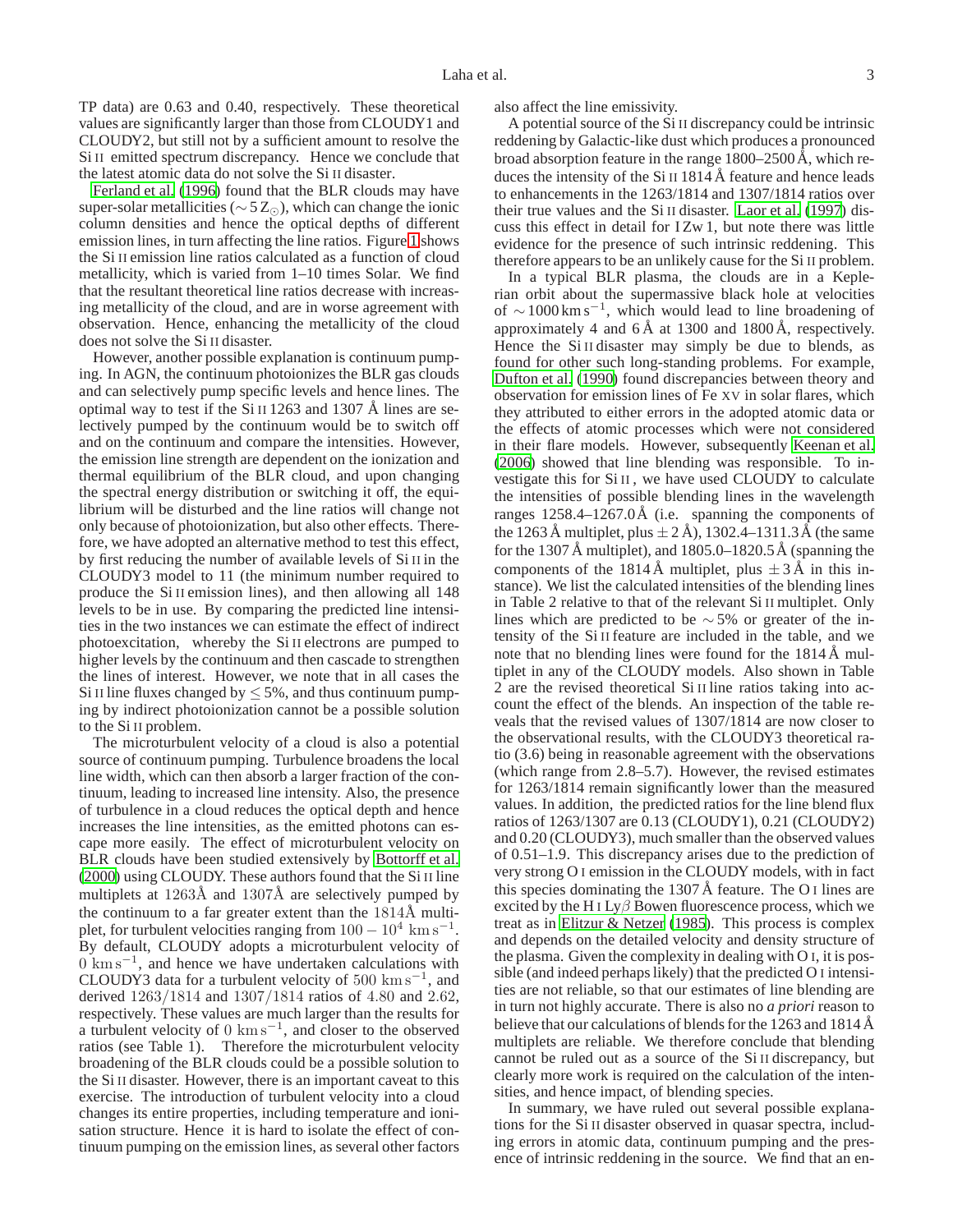

<span id="page-3-18"></span>FIG. 1.— Si II line ratios plotted as a function of cloud metallicity (in units of the Solar value).

hanced microturbulent velocity in the BLR plasma can solve

- <span id="page-3-8"></span>Aggarwal, K. M., & Keenan, F. P. 2014, MNRAS, 442, 388
- <span id="page-3-7"></span>Baldwin, J. A., et al. 1996, ApJ, 461, 664
- <span id="page-3-3"></span>Borguet, B. C. J., Edmonds, D., Arav, N., Dunn, J., & Kriss, G. A. 2012, ApJ,
- 751, 107 Bottorff, M., Ferland, G., Baldwin, J., & Korista, K. 2000, ApJ, 542, 644
- <span id="page-3-19"></span><span id="page-3-0"></span>de Kool, M., Becker, R. H., Arav, N., Gregg, M. D., & White, R. L. 2002, ApJ, 570, 514
- <span id="page-3-13"></span>Dufton, P. L., & Kingston, A. E. 1991, MNRAS, 248, 827
- <span id="page-3-20"></span>Dufton, P. L., Kingston, A. E., & Widing, K. G. 1990, ApJ, 353, 323
- <span id="page-3-22"></span>Elitzur, M., & Netzer, H. 1985, ApJ, 291, 464
- 
- <span id="page-3-17"></span>Ferland, G. J., Baldwin, J. A., Korista, K. T., Hamann, F., Carswell, R. F., Phillips, M., Wilkes, B., & Williams, R. E. 1996, ApJ, 461, 683
- <span id="page-3-10"></span>Ferland, G. J., Korista, K. T., Verner, D. A., Ferguson, J. W., Kingdon, J. B., & Verner, E. M. 1998, PASP, 110, 761
- <span id="page-3-11"></span>Ferland, G. J., et al. 2013, RMxAA, 49, 137
- <span id="page-3-21"></span>Keenan, F. P., Aggarwal, K. M., Bloomfield, D. S., Msezane, A. Z., & Widing, K. G. 2006, A&A, 449, 1203

the Si II disaster. However, the caveat is that changing the turbulent velocity also changes the ionic structure and several other properties of the cloud, and hence the effect of continuum pumping on the line ratios may not be isolated. Another possible explanation for Si II disaster, line blending, cannot we believe be completely ruled out at this stage, and more detailed calculations of the intensities of possible blending species are required.

#### ACKNOWLEDGEMENTS

The project has made use of public databases hosted by SIMBAD, maintained by CDS, Strasbourg, France. SL, CAR and FPK are grateful to STFC for financial support via grant ST/L000709/1. GJF acknowledges financial support from the Leverhulme Trust via Visiting Professorship grant VP1- 2012-025, and also support by the NSF (1108928, 1109061 and 1412155), NASA (10-ATP10-0053, 10-ADAP10-0073, NNX12AH73G and ATP13-0153) and STSciI (HST-AR-13245, GO-12560, HST-GO-12309, GO-13310.002-A, HST-AR-13914 and HST-AR-14286.001). We thank the referee, Prof. Kirk Korista, for insightful comments which helped us to improve the manuscript.

## **REFERENCES**

- <span id="page-3-16"></span>Laha, S., et al. 2016, MNRAS, 455, 3405
- <span id="page-3-4"></span>Laor, A., Jannuzi, B. T., Green, R. F., & Boroson, T. A. 1997, ApJ, 489, 656
- <span id="page-3-6"></span>Leighly, K. M., Halpern, J. P., Jenkins, E. B., & Casebeer, D. 2007, ApJS, 173, 1
- <span id="page-3-1"></span>Moe, M., Arav, N., Bautista, M. A., & Korista, K. T. 2009, ApJ, 706, 525
- <span id="page-3-12"></span>Morton, D. C., York, D. G., & Jenkins, E. B. 1988, ApJS, 68, 449
- <span id="page-3-14"></span>Nahar, S. N. 1998, Atomic Data and Nuclear Data Tables, 68, 183
- <span id="page-3-2"></span>Shull, J. M., Stevans, M., Danforth, C., Penton, S. V., Lockman, F. J., & Arav, N. 2011, ApJ, 739, 105
- <span id="page-3-15"></span>Tayal, S. S. 2008, ApJS, 179, 534
- <span id="page-3-9"></span>Véron-Cetty, M.-P., Joly, M., & Véron, P. 2004, A&A, 417, 515
- <span id="page-3-5"></span>Vestergaard, M., & Wilkes, B. J. 2001, ApJS, 134, 1